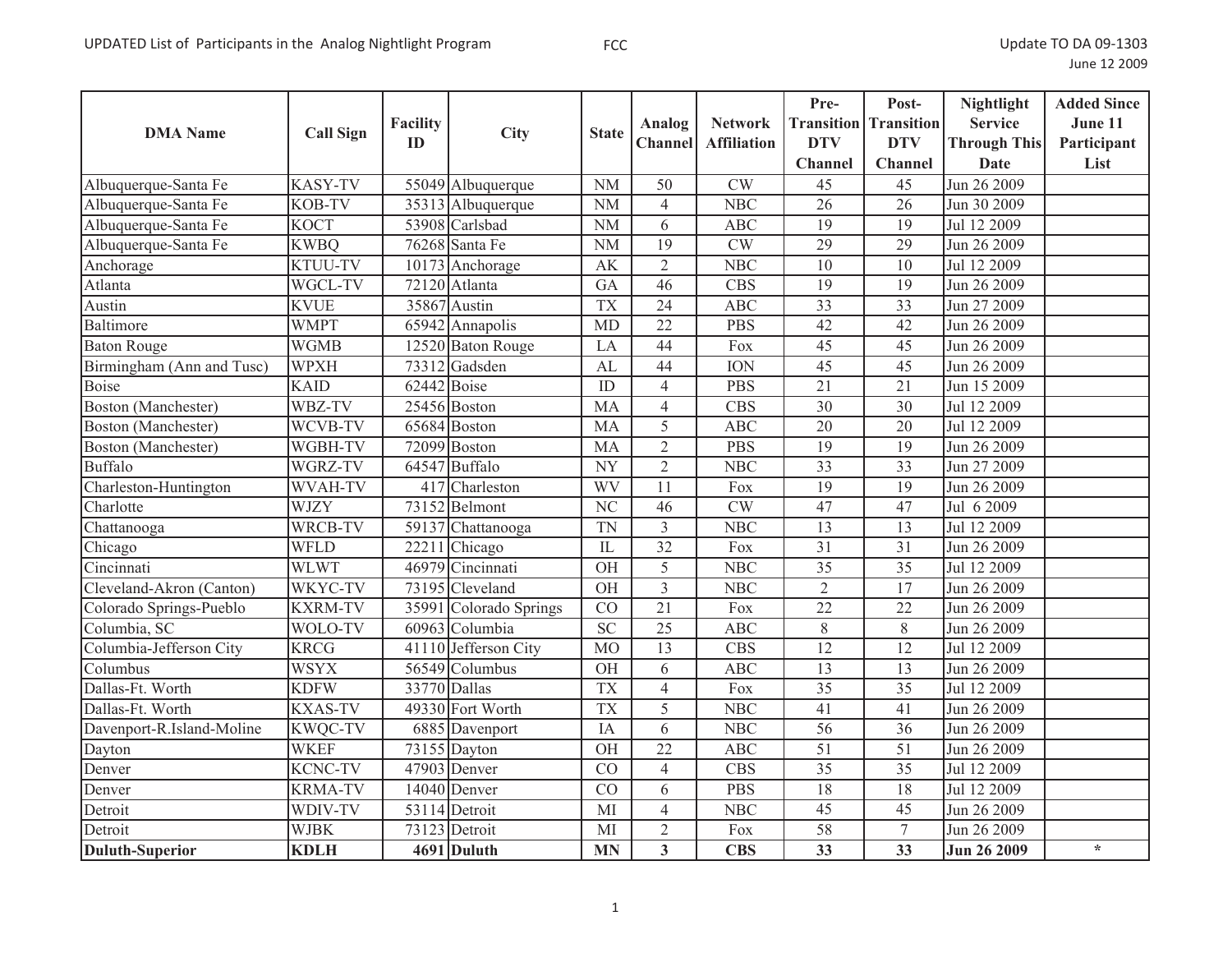| <b>DMA</b> Name            | <b>Call Sign</b> | Facility<br>ID | City                  | <b>State</b>           | Analog<br><b>Channel</b> | <b>Network</b><br><b>Affiliation</b> | Pre-<br><b>DTV</b><br>Channel | Post-<br><b>Transition</b> Transition<br><b>DTV</b><br><b>Channel</b> | <b>Nightlight</b><br><b>Service</b><br><b>Through This</b><br><b>Date</b> | <b>Added Since</b><br>June 11<br>Participant<br>List |
|----------------------------|------------------|----------------|-----------------------|------------------------|--------------------------|--------------------------------------|-------------------------------|-----------------------------------------------------------------------|---------------------------------------------------------------------------|------------------------------------------------------|
| El Paso (Las Cruces)       | <b>KFOX-TV</b>   |                | 33716 El Paso         | <b>TX</b>              | 14                       | Fox                                  | 15                            | 15                                                                    | Jul 12 2009                                                               |                                                      |
| Eugene                     | <b>KPIC</b>      |                | 61551 Roseburg        | <b>OR</b>              | $\overline{4}$           | <b>CBS</b>                           | 19                            | 19                                                                    | Jul 12 2009                                                               |                                                      |
| Evansville                 | <b>WEVV</b>      |                | 72041 Evansville      | IN                     | 44                       | <b>CBS</b>                           | $\overline{45}$               | $\overline{45}$                                                       | Jun 26 2009                                                               |                                                      |
| Flint-Saginaw-Bay City     | WEYI-TV          |                | $72052$ Saginaw       | MI                     | 25                       | <b>NBC</b>                           | 30                            | 30                                                                    | Jun 26 2009                                                               |                                                      |
| Fresno-Visalia             | <b>KNSO</b>      |                | 58608 Merced          | CA                     | $\overline{51}$          | <b>TELEMUNDO</b>                     | 5                             | 11                                                                    | Jun 26 2009                                                               |                                                      |
| Fresno-Visalia             | <b>KSEE</b>      |                | 35594 Fresno          | CA                     | 24                       | <b>NBC</b>                           | 38                            | 38                                                                    | <b>Jun 19 2009</b>                                                        | $\star$                                              |
| Gainesville                | <b>WUFT</b>      |                | 69440 Gainesville     | <b>FL</b>              | 5                        | <b>PBS</b>                           | 36                            | 36                                                                    | Jun 29 2009                                                               |                                                      |
| Greensboro-H.Point-W.Salem | WFMY-TV          |                | 72064 Greensboro      | $\overline{\text{NC}}$ | $\overline{2}$           | $\overline{CBS}$                     | $\overline{51}$               | $\overline{51}$                                                       | Jul 12 2009                                                               |                                                      |
| Greensboro-H.Point-W.Salem | WXII-TV          | 53921          | Winston-Salem         | N <sub>C</sub>         | 12                       | <b>NBC</b>                           | 31                            | 31                                                                    | Jul 12 2009                                                               |                                                      |
| Greenville-N.Bern-Washngtn | WITN-TV          |                | 594 Washington        | $\overline{\text{NC}}$ | $\overline{7}$           | <b>NBC</b>                           | $\overline{32}$               | $\overline{32}$                                                       | Jun 26 2009                                                               |                                                      |
| Greenvll-Spart-Ashevll-And | WUNF-TV          |                | 69300 Asheville       | $\overline{\text{NC}}$ | $\overline{33}$          | <b>PBS</b>                           | $\overline{25}$               | $\overline{25}$                                                       | Jun 26 2009                                                               |                                                      |
| Greenvll-Spart-Ashevll-And | <b>WYFF</b>      | 53905          | Greenville            | $\overline{SC}$        | $\overline{4}$           | NBC                                  | 59                            | 36                                                                    | Jul 12 2009                                                               |                                                      |
| Harlingen-Wslco-Brnsvl-McA | <b>KRGV-TV</b>   |                | 43328 Weslaco         | <b>TX</b>              | $\overline{5}$           | $\overline{ABC}$                     | $\overline{13}$               | 13                                                                    | Jul 12 2009                                                               |                                                      |
| Harlingen-Wslco-Brnsvl-McA | <b>KTLM</b>      |                | 62354 Rio Grande City | <b>TX</b>              | 40                       | <b>TELEMUNDO</b>                     | 20                            | 40                                                                    | Jul 12 2009                                                               |                                                      |
| Hartford & New Haven       | <b>WFSB</b>      |                | 53115 Hartford        | $\overline{\text{CT}}$ | $\overline{3}$           | $\overline{CBS}$                     | $\overline{33}$               | $\overline{33}$                                                       | Jun 26 2009                                                               |                                                      |
| Houston                    | <b>KPRC-TV</b>   |                | 53117 Houston         | <b>TX</b>              | $\overline{2}$           | NBC                                  | $\overline{35}$               | $\overline{35}$                                                       | Jul 12 2009                                                               |                                                      |
| Indianapolis               | <b>WTTV</b>      |                | 56523 Bloomington     | IN                     | $\overline{4}$           | CW                                   | 48                            | 48                                                                    | Jun 26 2009                                                               |                                                      |
| Jackson, MS                | <b>WAPT</b>      |                | 49712 Jackson         | <b>MS</b>              | 16                       | <b>ABC</b>                           | 21                            | 21                                                                    | Jun 26 2009                                                               |                                                      |
| Jacksonville, Brunswick    | <b>WTLV</b>      |                | 65046 Jacksonville    | <b>FL</b>              | 12                       | <b>NBC</b>                           | 13                            | 13                                                                    | Jun 27 2009                                                               |                                                      |
| Kansas City                | <b>KMBC-TV</b>   |                | 65686 Kansas City     | M <sub>O</sub>         | 9                        | <b>ABC</b>                           | $\overline{7}$                | $\overline{29}$                                                       | Jul 12 2009                                                               |                                                      |
| Knoxville                  | WVLT-TV          |                | 35908 Knoxville       | <b>TN</b>              | 8                        | <b>CBS</b>                           | 30                            | 30                                                                    | Jun 26 2009                                                               |                                                      |
| Lafayette, LA              | <b>KADN</b>      |                | 33261 Lafayette       | LA                     | 15                       | Fox                                  | 16                            | 16                                                                    | Jun 26 2009                                                               |                                                      |
| Las Vegas                  | <b>KVVU-TV</b>   |                | 35870 Henderson       | N V                    | 5                        | Fox                                  | 9                             | 9                                                                     | Jun 26 2009                                                               |                                                      |
| Little Rock-Pine Bluff     | <b>KTHV</b>      | 2787           | <b>Little Rock</b>    | <b>AR</b>              | $\overline{11}$          | $\overline{CBS}$                     | $\overline{12}$               | $\overline{12}$                                                       | Jun 27 2009                                                               |                                                      |
| Los Angeles                | <b>KCBS-TV</b>   | 9628           | Los Angeles           | CA                     | $\overline{2}$           | <b>CBS</b>                           | 60                            | 43                                                                    | Jul 12 2009                                                               |                                                      |
| Los Angeles                | <b>KNBC</b>      |                | 47906 Los Angeles     | CA                     | $\overline{4}$           | <b>NBC</b>                           | $\overline{36}$               | $\overline{36}$                                                       | Jun 26 2009                                                               |                                                      |
| Los Angeles                | <b>KTLA</b>      |                | 35670 Los Angeles     | CA                     | 5                        | CW                                   | 31                            | 31                                                                    | Jun 26 2009                                                               |                                                      |
| Los Angeles                | <b>KWHY-TV</b>   |                | 26231 Los Angeles     | CA                     | $\overline{22}$          | <b>NBC</b>                           | 42                            | 42                                                                    | Jun 26 2009                                                               |                                                      |
| Louisville                 | <b>WBNA</b>      |                | 73692 Louisville      | <b>KY</b>              | $\overline{21}$          | <b>ION</b>                           | 8                             | $8\,$                                                                 | Jun 26 2009                                                               |                                                      |
| Louisville                 | WLKY-TV          |                | 53939 Louisville      | <b>KY</b>              | $\overline{32}$          | <b>CBS</b>                           | $\overline{26}$               | 26                                                                    | Jul 12 2009                                                               |                                                      |
| Marquette                  | WJMN-TV          |                | 9630 Escanaba         | MI                     | $\overline{3}$           | <b>CBS</b>                           | 48                            | 48                                                                    | Jun 30 2009                                                               |                                                      |
| Memphis                    | WPXX-TV          |                | 21726 Memphis         | <b>TN</b>              | $\overline{50}$          | <b>ION</b>                           | $\overline{51}$               | 51                                                                    | Jun 26 2009                                                               |                                                      |
| Miami-Ft. Lauderdale       | <b>WPBT</b>      |                | 13456 Miami           | <b>FL</b>              | $\overline{2}$           | <b>PBS</b>                           | $\overline{18}$               | 18                                                                    | Jul 12 2009                                                               |                                                      |
| Miami-Ft. Lauderdale       | <b>WTVJ</b>      |                | 63154 Miami           | FL                     | 6                        | <b>NBC</b>                           | 31                            | $\overline{31}$                                                       | Jun 26 2009                                                               |                                                      |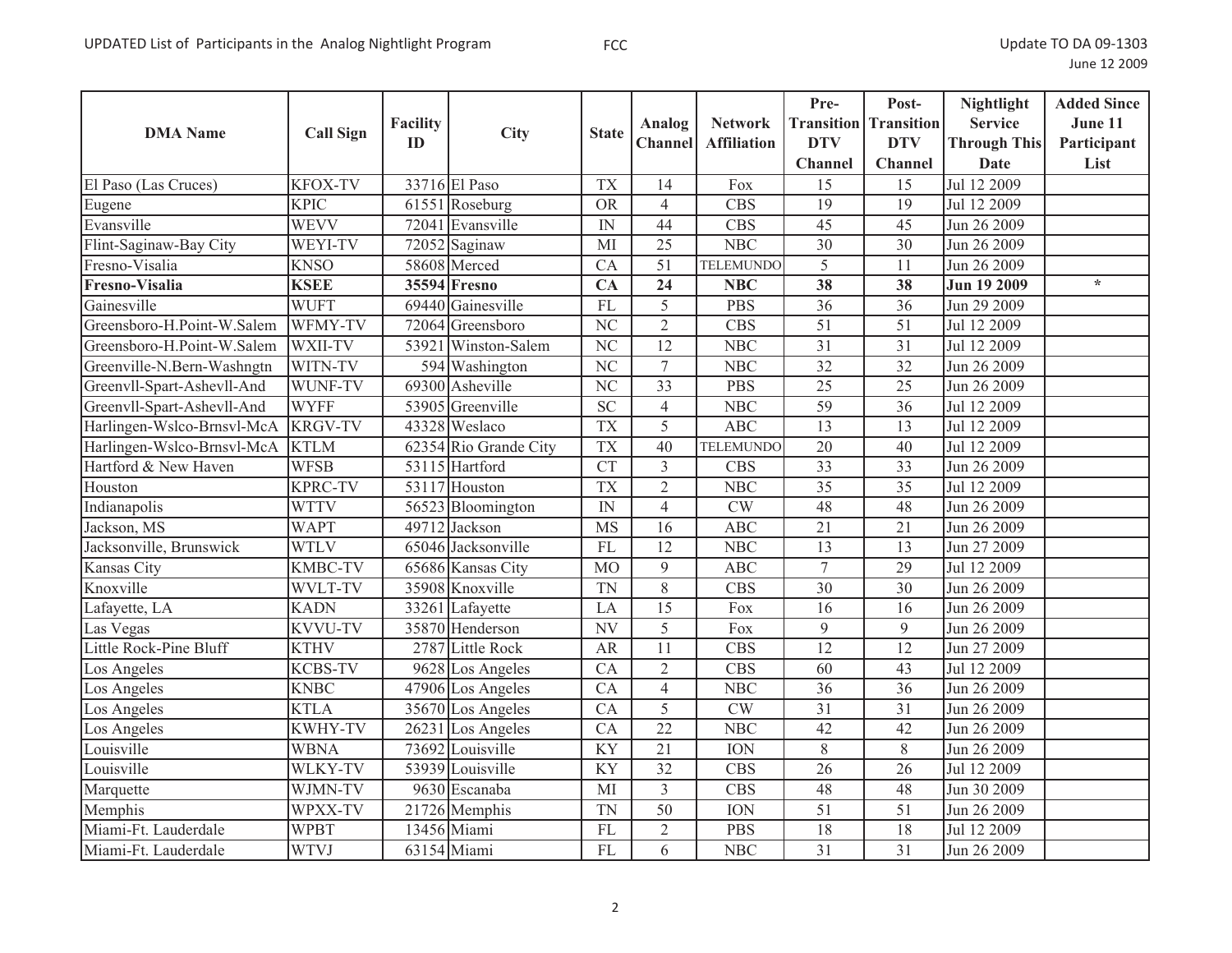| <b>DMA</b> Name            | <b>Call Sign</b> | <b>Facility</b> | <b>City</b>         | <b>State</b>           | Analog          | <b>Network</b>         | Pre-            | Post-<br><b>Transition</b> Transition | <b>Nightlight</b><br><b>Service</b> | <b>Added Since</b><br>June 11 |
|----------------------------|------------------|-----------------|---------------------|------------------------|-----------------|------------------------|-----------------|---------------------------------------|-------------------------------------|-------------------------------|
|                            |                  | ID              |                     |                        | Channel         | <b>Affiliation</b>     | <b>DTV</b>      | <b>DTV</b>                            | <b>Through This</b>                 | Participant                   |
|                            |                  |                 |                     |                        |                 |                        | <b>Channel</b>  | <b>Channel</b>                        | Date                                | List                          |
| Milwaukee                  | <b>WITI</b>      |                 | 73107 Milwaukee     | WI                     | 6               | <b>FOX</b>             | 33              | $\overline{33}$                       | Jun 26 2009                         |                               |
| Minneapolis-St. Paul       | <b>KSTP-TV</b>   |                 | 28010 St. Paul      | <b>MN</b>              | 5               | <b>ABC</b>             | 50              | 35                                    | Jul 12 2009                         |                               |
| Minneapolis-St. Paul       | WCCO-TV          |                 | 9629 Minneapolis    | <b>MN</b>              | $\overline{4}$  | <b>CBS</b>             | 32              | $\overline{32}$                       | Jul 12 2009                         |                               |
| Nashville                  | WSMV-TV          |                 | 41232 Nashville     | <b>TN</b>              | $\overline{4}$  | NBC                    | $\overline{10}$ | $\overline{10}$                       | Jun 26 2009                         |                               |
| New Orleans                | <b>WDSU</b>      |                 | 71357 New Orleans   | LA                     | 6               | <b>NBC</b>             | 43              | 43                                    | Jul 12 2009                         |                               |
| New Orleans                | WWL-TV           |                 | 74192 New Orleans   | LA                     | $\overline{4}$  | <b>CBS</b>             | 36              | $\overline{36}$                       | Jul 12 2009                         |                               |
| New York                   | WCBS-TV          |                 | 9610 New York       | <b>NY</b>              | $\overline{2}$  | <b>CBS</b>             | 56              | $\overline{33}$                       | Jul 12 2009                         |                               |
| New York                   | <b>WNBC</b>      |                 | 47535 New York      | $\overline{NY}$        | $\overline{4}$  | <b>NBC</b>             | 28              | $\overline{28}$                       | Jun 26 2009                         |                               |
| Norfolk-Portsmth-Newpt Nws | WUND-TV          |                 | 69292 Edenton       | $\overline{\text{NC}}$ | $\overline{2}$  | <b>PBS</b>             | $\overline{20}$ | $\overline{20}$                       | Jul 12 2009                         |                               |
| Norfolk-Portsmth-Newpt Nws | <b>WGNT</b>      |                 | 9762 Portsmouth     | $\overline{VA}$        | $\overline{27}$ | $\overline{\text{CW}}$ | $\overline{50}$ | $\overline{50}$                       | Jul 12 2009                         |                               |
| Odessa-Midland             | <b>KPEJ</b>      |                 | $12524$ Odessa      | <b>TX</b>              | 24              | Fox                    | $\overline{23}$ | 23                                    | Jun 26 2009                         |                               |
| Oklahoma City              | KOCO-TV          |                 | 12508 Oklahoma City | $\overline{\text{OK}}$ | 5               | <b>ABC</b>             | $\overline{7}$  | $\overline{7}$                        | Jul 12 2009                         |                               |
| Omaha                      | <b>KETV</b>      |                 | 53903 Omaha         | $\overline{\text{NE}}$ | $\overline{7}$  | <b>ABC</b>             | $\overline{20}$ | 20                                    | Jul 12 2009                         |                               |
| Orlando-Daytona Bch-Melbrn | <b>WKCF</b>      | 53465           | Clermont            | FL                     | 18              | <b>CW</b>              | 17              | 17                                    | Jul 12 2009                         |                               |
| Orlando-Daytona Bch-Melbrn | WKMG-TV          | 71293           | Orlando             | FL                     | $\overline{6}$  | $\overline{CBS}$       | 58              | $\overline{26}$                       | Jul 12 2009                         |                               |
| Orlando-Daytona Bch-Melbrn | <b>WOFL</b>      | 41225           | Orlando             | FL                     | $\overline{35}$ | Fox                    | $\overline{22}$ | 22                                    | Jul 12 2009                         |                               |
| Paducah-Cape Girard-Harsbg | WSIL-TV          |                 | 73999 Harrisburg    | IL                     | $\overline{3}$  | <b>ABC</b>             | $\overline{34}$ | 34                                    | Jun 26 2009                         |                               |
| Philadelphia               | <b>KYW-TV</b>    |                 | 25453 Philadelphia  | PA                     | $\overline{3}$  | <b>CBS</b>             | 26              | 26                                    | Jul 12 2009                         |                               |
| Phoenix (Prescott).        | KPHO-TV          | 41223           | Phoenix             | AZ                     | 5               | <b>CBS</b>             | 17              | 17                                    | Jun 26 2009                         |                               |
| Phoenix (Prescott),        | <b>KTVK</b>      |                 | 40993 Phoenix       | AZ                     | $\overline{3}$  | CW                     | 24              | 24                                    | Jul 12 2009                         |                               |
| Pittsburgh                 | <b>KDKA-TV</b>   |                 | 25454 Pittsburgh    | PA                     | $\overline{2}$  | <b>CBS</b>             | 25              | 25                                    | Jul 12 2009                         |                               |
| Pittsburgh                 | WTAE-TV          |                 | 65681 Pittsburgh    | PA                     | $\overline{4}$  | <b>ABC</b>             | 51              | $\overline{51}$                       | Jul 12 2009                         |                               |
| Portland                   | <b>KOIN</b>      |                 | 35380 Portland      | <b>OR</b>              | 6               | <b>CBS</b>             | 40              | 40                                    | Jun 27 2009                         |                               |
| Portland-Auburn            | <b>WCSH</b>      |                 | 39664 Portland      | <b>ME</b>              | 6               | <b>NBC</b>             | 44              | $\overline{44}$                       | Jun 27 2009                         |                               |
| Puerto Rico                | WIPM-TV          |                 | 53863 Mayaguez      | PR                     | $\overline{3}$  | <b>PBS</b>             | $\overline{35}$ | $\overline{35}$                       | Jul 12 2009                         |                               |
| Puerto Rico                | WIPR-TV          |                 | 53859 San Juan      | PR                     | 6               | <b>PBS</b>             | $\overline{55}$ | 43                                    | Jul 12 2009                         |                               |
| Puerto Rico                | WORA-TV          |                 | 64865 Mayaguez      | PR                     | 5               | <b>UNIVISION</b>       | 29              | 29                                    | Jun 26 2009                         |                               |
| Puerto Rico                | WSJU-TV          | 4077            | San Juan            | PR                     | $\overline{30}$ | SBS/MEGA               | $\overline{31}$ | $\overline{31}$                       | Jun 26 2009                         |                               |
| Raleigh-Durham (Fayetvlle) | WRAL-TV          |                 | 8688 Raleigh        | NC                     | 5               | <b>CBS</b>             | $\overline{53}$ | 48                                    | Jul 6 2009                          |                               |
| Reno                       | <b>KTVN</b>      | 59139 Reno      |                     | $\overline{\text{NV}}$ | $\overline{2}$  | $\overline{CBS}$       | $\overline{13}$ | $\overline{13}$                       | Jun 30 2009                         |                               |
| <b>Richmond-Petersburg</b> | <b>WRIC-TV</b>   |                 | 74416 Petersburg    | <b>VA</b>              | 8               | <b>ABC</b>             | 22              | 22                                    | <b>Jun 26 2009</b>                  | $\star$                       |
| Rochester, NY              | WXXI-TV          |                 | 57274 Rochester     | <b>NY</b>              | 21              | <b>PBS</b>             | 16              | 16                                    | Jul 10 2009                         |                               |
| Sacramento-Stktn-Modesto   | <b>KCRA-TV</b>   |                 | 33875 Sacramento    | CA                     | $\overline{3}$  | NBC                    | $\overline{35}$ | $\overline{35}$                       | Jul 12 2009                         |                               |
| Sacramento-Stktn-Modesto   | <b>KVIE</b>      |                 | 35855 Sacramento    | CA                     | 6               | <b>PBS</b>             | $\overline{53}$ | 9                                     | Jul 12 2009                         |                               |